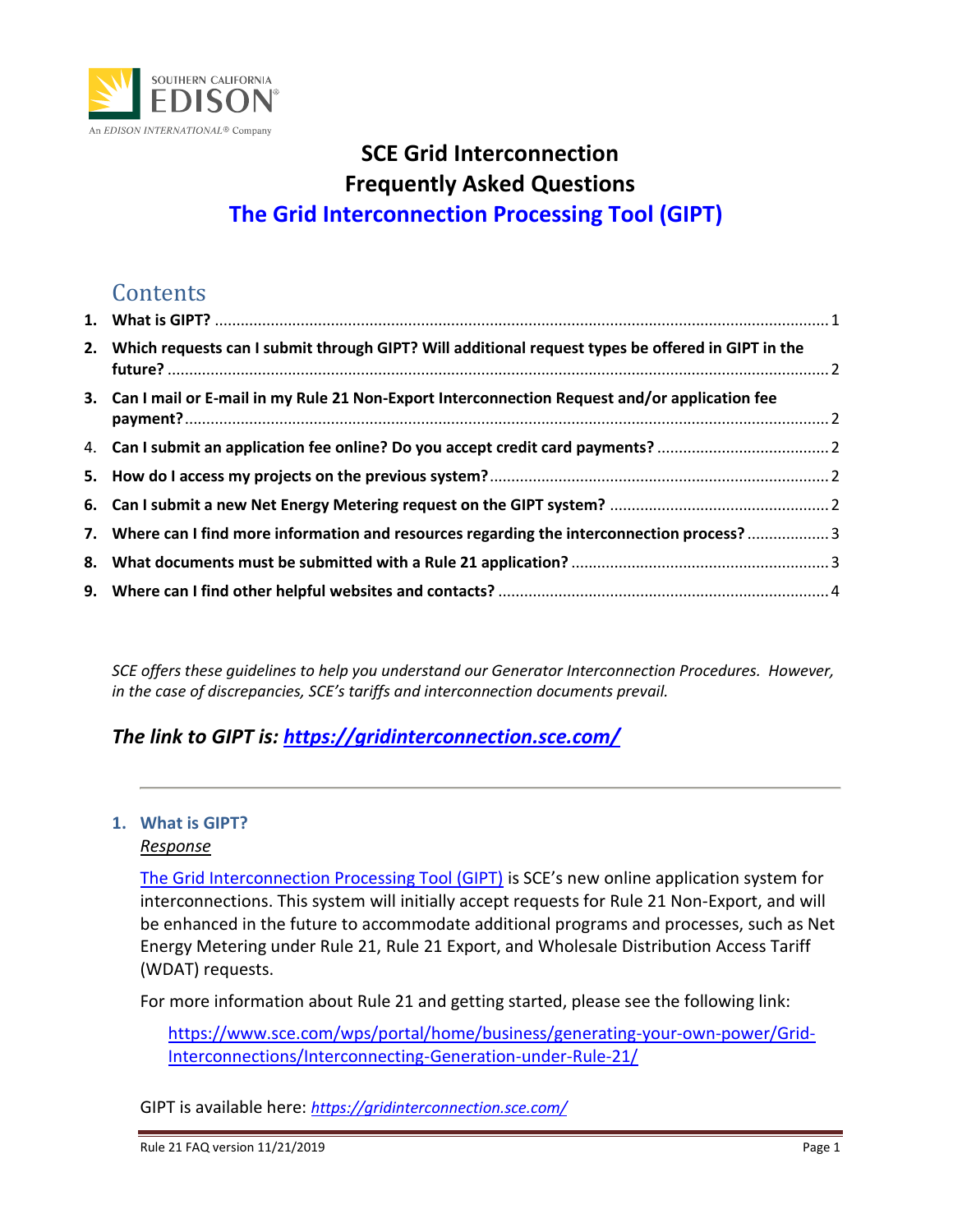

## **SCE Grid Interconnection Frequently Asked Questions The Grid Interconnection Processing Tool (GIPT)**

*In the event you are unable to access GIPT, please contact us at [InterconnectionQA@sce.com](mailto:InterconnectionQA@sce.com)*

## <span id="page-1-0"></span>**2. Which requests can I submit through GIPT? Will additional request types be offered in GIPT in the future?**

### *Response*

As of December 18, 2019, GIPT has been developed to accept Rule 21 Non-Export interconnection requests. As updates become available, announcements will be posted online. The schedule to include additional tariffs and processes is still being determined.

- <span id="page-1-1"></span>**3. Can I mail or E-mail in my Rule 21 Non-Export Interconnection Request and/or application fee payment?**
	- No. As of GIPT go-live you are encouraged to submit the application and fee payment online to help facilitate the tracking and processing of your request. In the event GIPT is experiencing downtime, you may revert to traditional methods of submittal, which includes requesting payment instructions from Rule21@sce.com.
- <span id="page-1-2"></span>4. **Can I submit an application fee online? Do you accept credit card payments?** *Response*

We are pleased to announce that GIPT will accept online payments via Automated Clearinghouse (ACH) for Rule 21 Non-Export requests. Unfortunately, credit cards will not be accepted at this time via the Rule 21 Non-Export system.

### <span id="page-1-3"></span>**5. How do I access my projects on the previous system?** *Response*

All projects *previously submitted* in the legacy *Rule 21 Non-Export* PowerClerk system will remain available here:<https://scerule21nonexport.powerclerk.com/MvcAccount/Login>

The ability to submit new Non-Export interconnection requests via the PowerClerk system will be disabled as of the Go-Live of GIPT.

**Note** The Net Energy Metering PowerClerk system will remain active, as GIPT does not currently support Net Energy Metering requests.

### <span id="page-1-4"></span>**6. Can I submit a new Net Energy Metering request on the GIPT system?** *Response*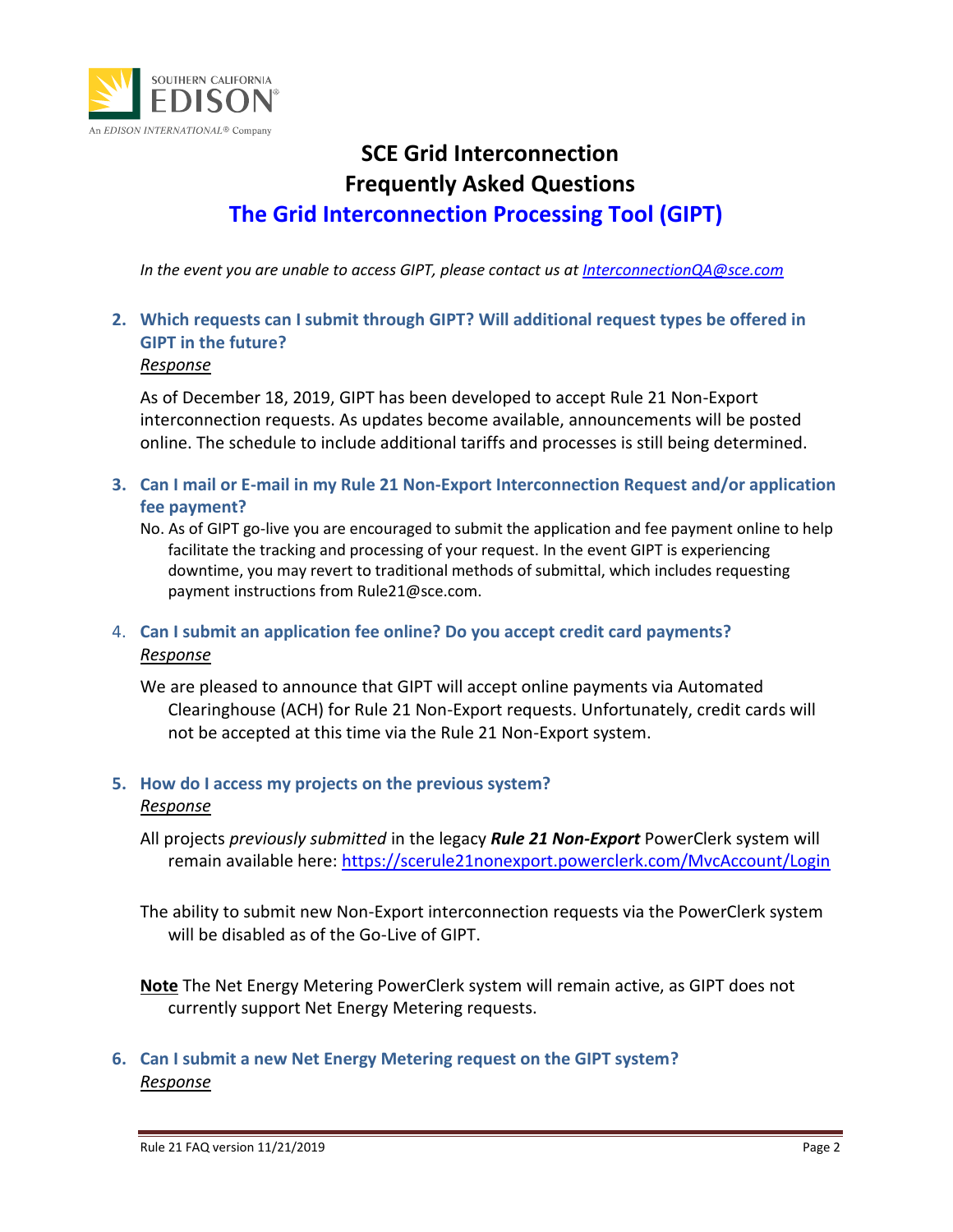

# **SCE Grid Interconnection Frequently Asked Questions**

# **The Grid Interconnection Processing Tool (GIPT)**

No, any request that contains a new Net Energy Metering generator, or a NEM-eligible enhancement to an existing NEM generator should be submitted here: <https://scenemsuccessortariff.powerclerk.com/Account/Login>

The Rule 21 Non-Export form is used for **Non-NEM generation**, which includes adding a Non-NEM generator to *an existing* NEM generator.

Note: If you are interconnecting Non-NEM and NEM at the same time, please use the [NEM](https://scenemsuccessortariff.powerclerk.com/Account/Login)  [application.](https://scenemsuccessortariff.powerclerk.com/Account/Login)

**Non-NEM generation** can be generation that is not eligible for NEM for reasons including (but not limited to):

- Ineligible technology type
- An otherwise eligible generation type being too large compared to load (making it ineligible for the NEM program)
- Oversized energy storage systems (see the [NEM](https://library.sce.com/content/dam/sce-doclib/public/regulatory/tariff/electric/schedules/other-rates/ELECTRIC_SCHEDULES_NEM-ST.pdf) special conditions for storage sizing requirements)

Please visit [www.sce.com/nem](http://www.sce.com/nem) for additional eligibility information. [A NEM FAQ](https://www.sce.com/sites/default/files/custom-files/pdf/5527_SCE_IneractiveFAQ_AA.pdf) is also available. Should any information in this document conflict with the any of the NEM schedules or Rule 21, the language schedules and tariffs shall prevail.

## <span id="page-2-0"></span>**7. Where can I find more information and resources regarding the interconnection process?**

### *Response*

Please visit our website at: [https://www.sce.com/gridinterconnection](https://www.sce.com/wps/portal/home/business/generating-your-own-power/Grid-Interconnections/)

### <span id="page-2-1"></span>**8. What documents must be submitted with a Rule 21 application?** *Response*

For Rule 21 Non-Export, Isolated Operation Mode, Multi Tariff, or Uncompensated Export Generating Facilities, please submit the following items:

- Required: Application form for non-exporting generators: *Generating Facility Interconnection Application (now available online via GIPT)*
- Required: A single line drawing[; sample drawings](https://www.sce.com/wps/wcm/connect/0c7ef508-785a-4257-9378-24beffd0fc01/Grid+Interconnection+Sample+Drawings+Sept+2015_AA.pdf?MOD=AJPERES&projectid=2e36cf30-2487-49d0-9f1b-69a6177f0831&projectid=2e36cf30-2487-49d0-9f1b-69a6177f0831&projectid=2e36cf30-2487-49d0-9f1b-69a6177f0831) are available
- Required: Site/plot plan drawing, samples are available in the link above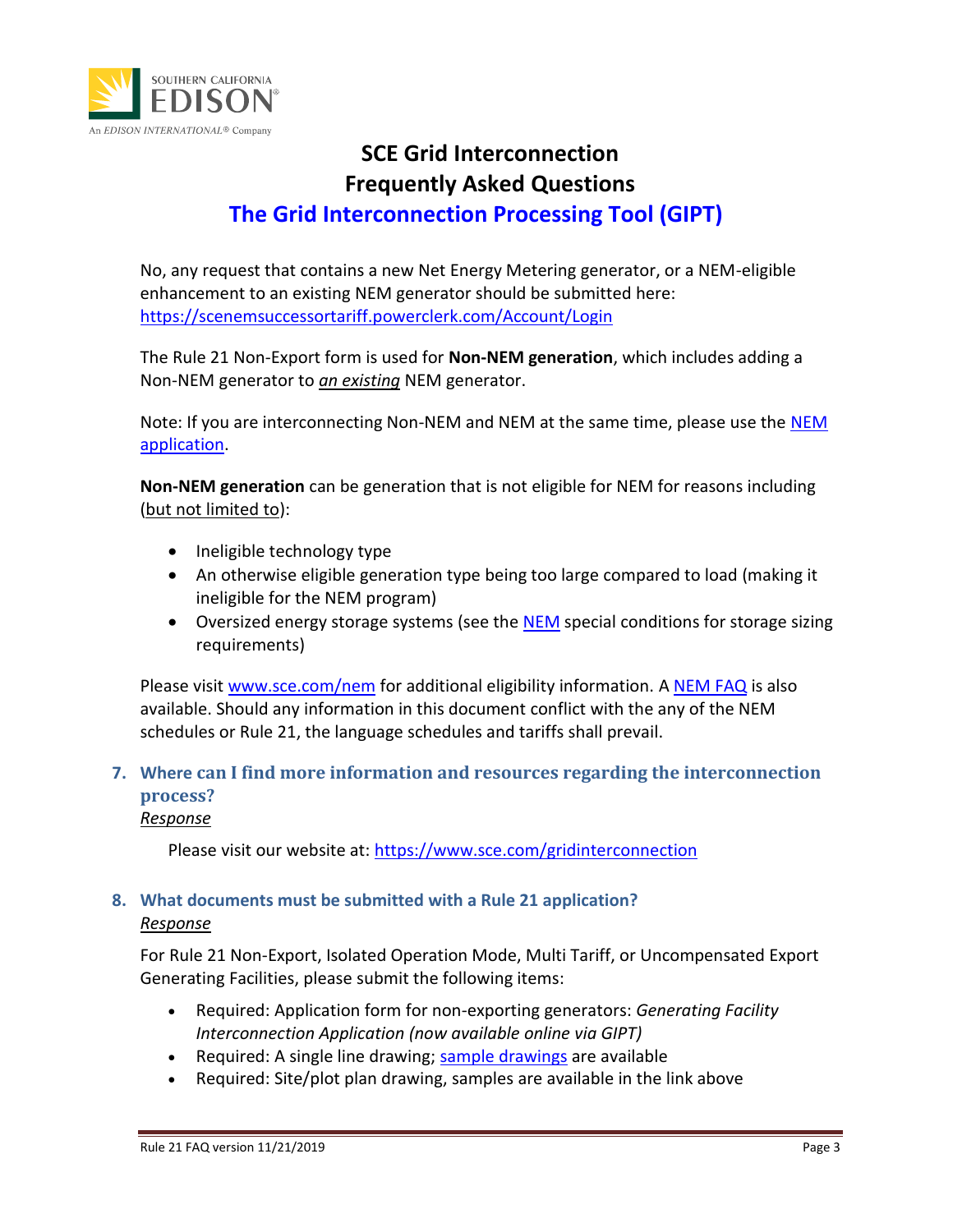

## **SCE Grid Interconnection Frequently Asked Questions**

## **The Grid Interconnection Processing Tool (GIPT)**

- Required for Parallel and Momentary Parallel requests: Nonrefundable fee of \$800, which can be submitted via the new Online Application Tool.
- A copy of the generator or inverter specifications, and any certifications

The following are additional attachments that are needed when applicable to the request:

- $\Box$  Diagrams, manufacturer's data, and written descriptions of the switching device or scheme proposed
- $\Box$  Diagrams, manufacturer's data, and written descriptions of the backup switch, protective device or any other control that will trip the generator in the event that the transfer switch or scheme does not complete the transfer in one second or less
	- o If a relay or control scheme is being used, please provide specifications
- $\Box$  If any of the intended parties to an agreement with SCE are not an individual person, please attach a screen shot of the active Secretary of State registration for the applicant(s) with your documentation, or an explanation as to why one is not applicable. If an attachment is available, please ensure the following:
	- o The legal entity name(s) associated with the account listed on the Interconnection Request *substantially* matches the SCE billing statement. We understand that the SCE billing statement often contains truncated names or abbreviations, which is acceptable.
		- If your request is related to a site anticipating new service, please ensure the future name on the account substantially matches the name provided in your Interconnection Request
	- o Please ensure the legal entity name(s) *exactly* matches the active Secretary of State registration.
	- $\circ$  Please address any discrepancies with legal entity names prior to submitting your Interconnection Request. For account information, SCE's customer support can be reached at 1-800-655-4555.
	- $\circ$  Note that the above is not a comprehensive list of attachments that may be requested during the interconnection process.

### <span id="page-3-0"></span>**9. Where can I find other helpful websites and contacts?** *Response*

For all other information regarding the interconnection tariffs, please see the following:

[https://www.sce.com/gridinterconnection](https://www.sce.com/wps/portal/home/business/generating-your-own-power/Grid-Interconnections/)